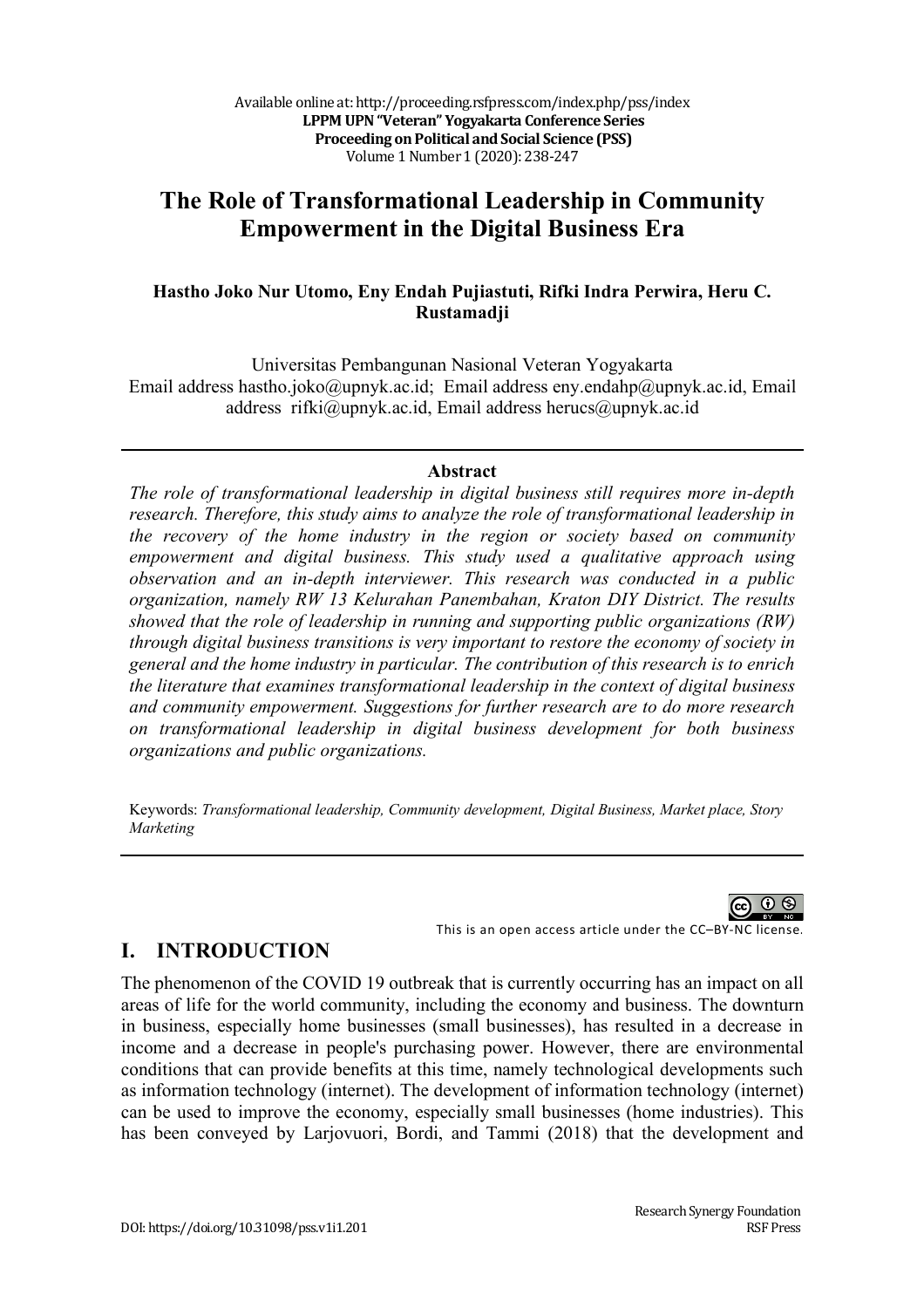implementation of information and communication technology (ICT) has a major impact on business and life as a whole.

Therefore, the home industry as one of the economic pillars of the people living in regional areas must immediately find a solution so that it will recover as before. One of the strategies used to improve home industries is to use information and communication technology (ICT) and community empowerment. Home industry recovery can be carried out jointly in a certain regional environment with the community empowerment method. This community-based economic recovery will occur quickly if the regional leaders participate actively in community empowerment. The optimal role of local regional leaders is highly expected.

Based on previous research studies from Larjovuori et al. (2018) note that there is four main leadership focuses on digital business transformation: strategic vision and action, leading cultural change, supporters, and networks. This research was conducted in service companies and the role of leadership in digital business transformation is a topical issue that still requires more in-depth research. Therefore, the role of transformational leadership in digital business is a motivation for conducting this research. The study of the role of transformational leadership in restoring the home industry in the region or community based on community empowerment and digital business is a novelty in this research. Another novelty is the role of transformational leadership roles applied in public organizations.

Specifically, the problem formulation, as well as the purpose of this study, is to analyze the role of transformational leadership in the recovery of the home industry in the region or society based on community empowerment and digital business. In addition, this research will deepen the use of transformational leadership theory and community empowerment theory in developing community business (home industry). Thus, it can be said that transformational leadership is the foundation for the creation of attitudes and behavior of the community to jointly restore business and the community's economy. The literature review on transformational leadership in the context of digital business is still in its early stages, so this research can enrich the literature that examines transformational leadership in the context of digital business.

## **II. LITERATURE REVIEW**

### **Digital Business**

Digitalization is the use of digital technology to change business models and provide new benefits and opportunities to increase added value. This is the process of moving to digital business (Gartner, 2016). The process of transforming digital business services, for example, transactions between digital businesses, digital customer access, and digital core services (Saldanha, Kathuria, Khuntia, Konsynski and Rojas, 2017). "Digital" in digital business models can be seen as resource optimization enhanced through digital technology, such as Uber-like mobility sharing schemes or Software as a Service (SaaS), interacting between entities and systems (Li.; Badr, and Biennier, 2012; Bharadwaj .; El Sawy, Pavlou, and Venkatraman, 2013; Planning, 2013). Business is called digital if changes in digital technology trigger fundamental changes in the way of doing business and have an impact on the income generated (Veit; Clemon .; Benlian .; Buxmann .; Hess .; Spann .; Kundisch .;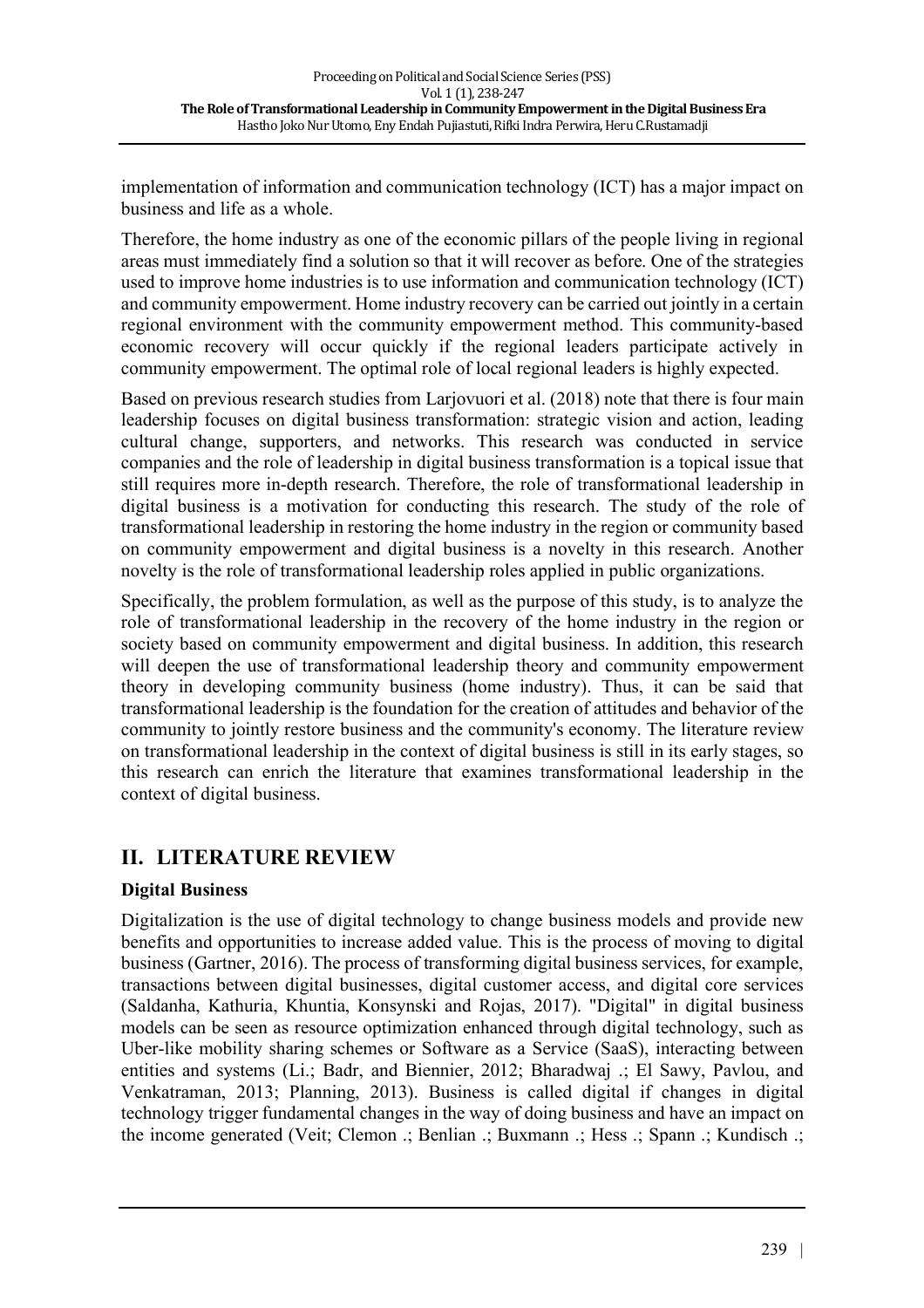Leimeister, and Loos, 2014). This change is exemplified in the difference between place (i.e., before the internet business model) and space (i.e., the digital world) (Weill and Woerner, 2013). "It's a tangible, product-based, customer transaction-oriented world. Today, many industries - all moving at different speeds - are turning to a digital, intangible, more service-based, and customer experience-oriented world (Weill and Woerner, 2013). According to Weill and Woerner (2013), three components are central to the digital business value proposition, namely: platform, content, and experience. The main elements of digital according to Westerman et al (2014) are business transformation: transforming customer experience (customer understanding, top-line growth, customer touchpoints); operational processes (digitization, worker enablement, and performance management); and business models (digitally modified businesses, new digital businesses, and digital business globalization).

#### **Community development**

Community development fosters a high sense of togetherness because every member of the community works together to improve welfare (Kenny, 2011). The role of a citizen can be carried out in four ways. First, most maintain a relationship between 'givers' and recipients of welfare under the name of 'civil virtue'. The second type of active citizenship is 'individual self-help or do it yourself' (Kenny, 2011). Third, it could take the form of 'defensive opposition', where citizens can challenge certain policies and resist changes to existing relationships or assets; However, power relations were not challenged. The fourth type of citizenship is the ideal version of 'visionary active citizenship'.

### **Transformation Leadership**

Transformational leadership theory was first proposed by Burns (1978) to distinguish between leaders who have a strong motivational relationship with their followers and subordinates and who are broadly focused on exchanges with transformational leadership interactions to create results. Transformational leadership is a leadership style in which the leader inspires followers to go beyond their interests for the benefit of the organization; leaders can have a profound and desirable effect on followers to make the changes needed (Robbins, 2003). Transformational leadership is a conscious, moral, and spiritual process that provides an equal pattern of power relations between leaders and followers to achieve collective goals or real transformation. Transformational leadership consists of 4 main dimensions: The influence of idealized influence, inspirational motivation, intellectual stimulation, and personal judgment (Hoffmeister, Alyssa, Gibbons, Stefanie, Johnson, Konstantin, Cigularov, and Chen (2014).

Currently, most research on transformational leadership uses explanatory research, examining the relationship between variables, for example, research was to examine how transformational leaders boost their followers' innovative work behavior through trust in a leader, empowerment, and work engagement (Hui Li, 2019). There is little research on transformational leadership using qualitative descriptive types, for example, research was to describe the concept of transformational leadership as a hallmark of a future digital business leader (Junita, 2019). So this research will add to the empirical study using a phenomenological approach, especially in the COVID-19 pandemic era.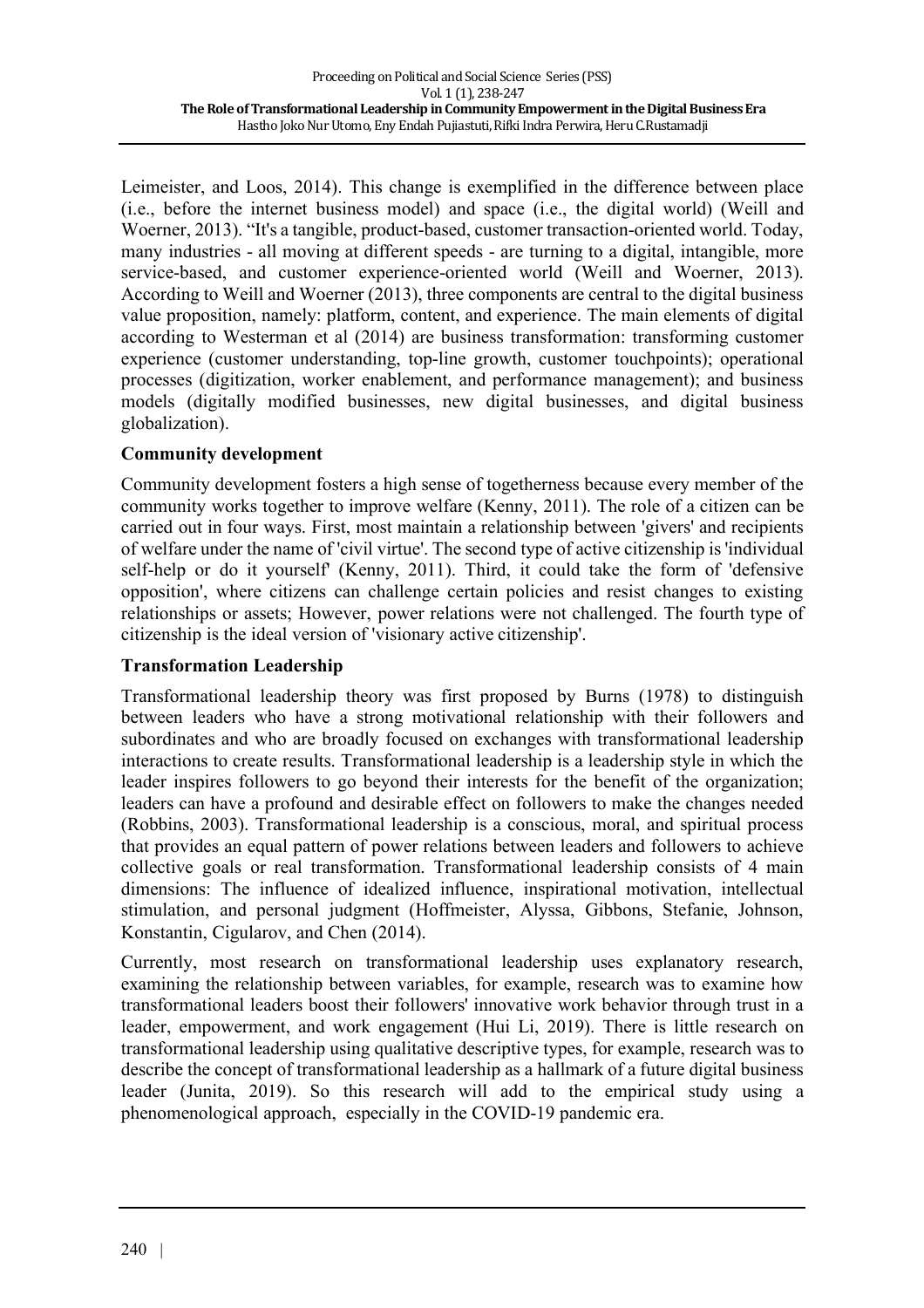# **III. RESEARCH METHODOLOGY**

This research study is descriptive qualitative. The purpose of this study was to analyze the role of transformational leadership in restoring the home industry based on community empowerment and digital business. The researcher acts as a research instrument. Data were collected through observation, focus group discussions, and in-depth interviews with informants. Researchers try to see the social world from the point of view of the Chairman of RW 13 Kraton. Various aspects and practices of transformational leadership are explored in-depth in this study, namely the leadership of a community leader (Head of RW 13 Panembahan, Kraton, DIY). The researcher formulated a question about how the leadership practice of the chairman of RW 13 Kraton since the COVID-19 pandemic, then triangulated the local community members. Then the interview results were analyzed. Data analysis began with transcribing the interviews, reading them over and over again, and drawing tentative conclusions about the relationships between categories.

# **IV. FINDING AND DISCUSSION**

In the COVID 19 pandemic situation, leaders have a desire to restore the economy of the people in their region, especially restoring home industries. This is because small businesses (home industries) become more financially vulnerable during and after a disaster. The leader plans a strategy for recovery by involving the people in his area. Leaders do not change the type of business the community does with their home industry but helps to market home industrial products to the public. Products that are marketed to people in the area are intended to meet the needs of the community itself and the people around the area. This policy was taken by RW leaders because at the time of the pandemic, people could not freely leave the house even though they only met their daily needs. So this activity is from the community and back for the community.

Another step taken is to take advantage of information and communication technology to restore the home industry. The leader encourages the home industry as a digital business by developing a marketplace as an area for marketing their products or using other social media such as Facebook and Whatsapp. Leaders provide understanding and motivation to home industries to take advantage of technology in their business. The leader chooses simple business digital media according to the ability of the community. Leaders involve community members who already have businesses and can still survive this pandemic to help other home industries survive and thrive.

In empowering the community with their digital business, regional leaders collaborate with universities (UPN "Veteran" Yogyakarta). The collaboration is carried out with lecturers who have expertise in the fields of business and information technology. Collaboration in developing technology-based marketing media (marketplace), creating story marketing, promotional strategies, and so on. With this cooperation, the economic recovery of the community will be realized quickly, although there are many obstacles faced in implementing it. As for some of the results of digital business-based community empowerment activities as follows: Seruni shop as one of the home industries opened by the RW chairman as a means to market community business results and provide sales locations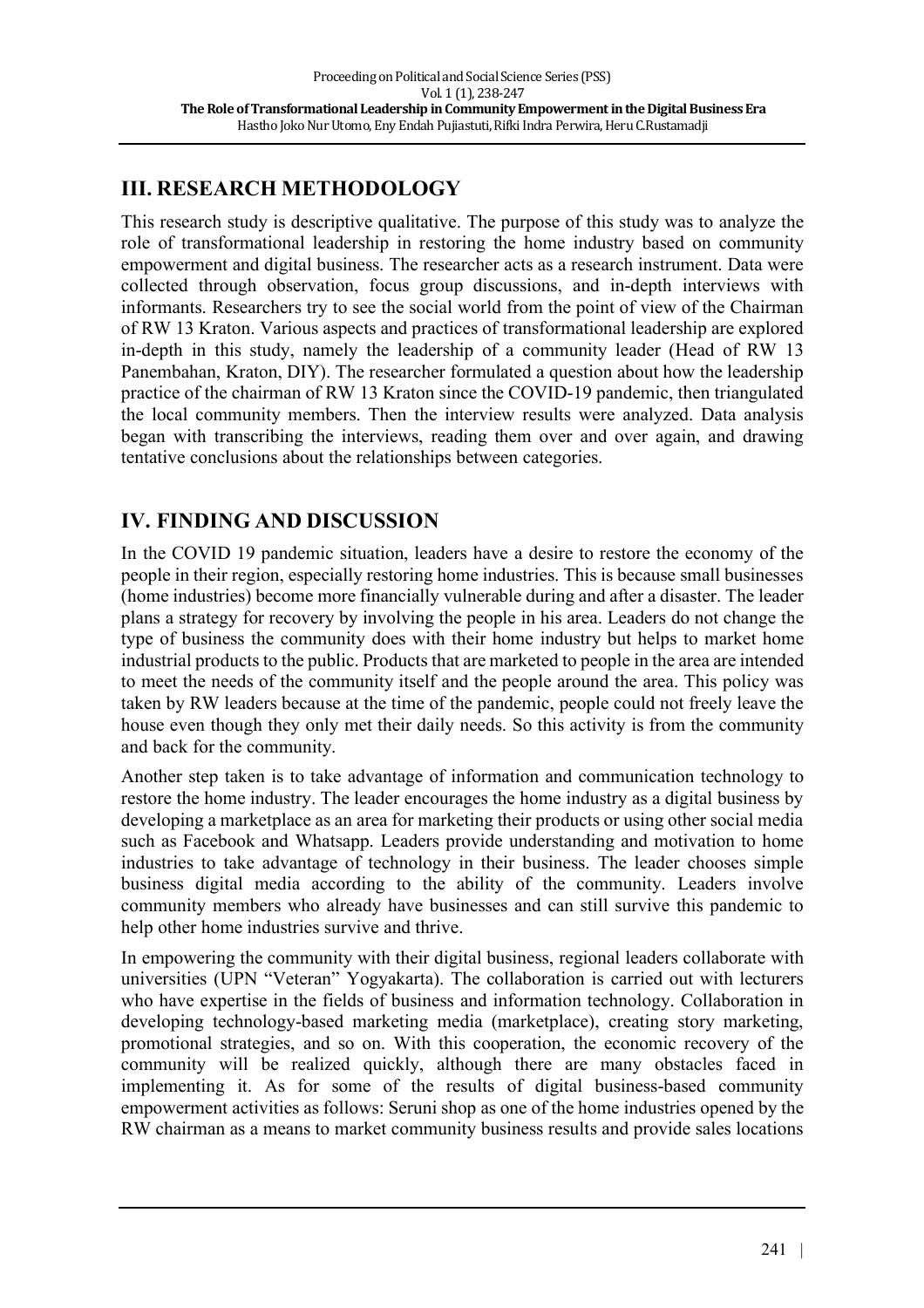so that people do not spend money on renting a place, online promotions can be done by using Facebook media with the address https://m.facebook.com/kedaiserunih/, promotion via the website at https://kedaiserunih20.000webhostapp.com/, media Instagram with the address https://www.instagram.com/kedaiserunih /. The choice of social media was made because the intended consumers or target market were the millennial generations. This millennial generation can quickly follow the development of information technology. The accuracy in selecting the media will determine the success of its marketing.



Figure 1: Kedai Seruni



Figure 2: Online promotion on Facebook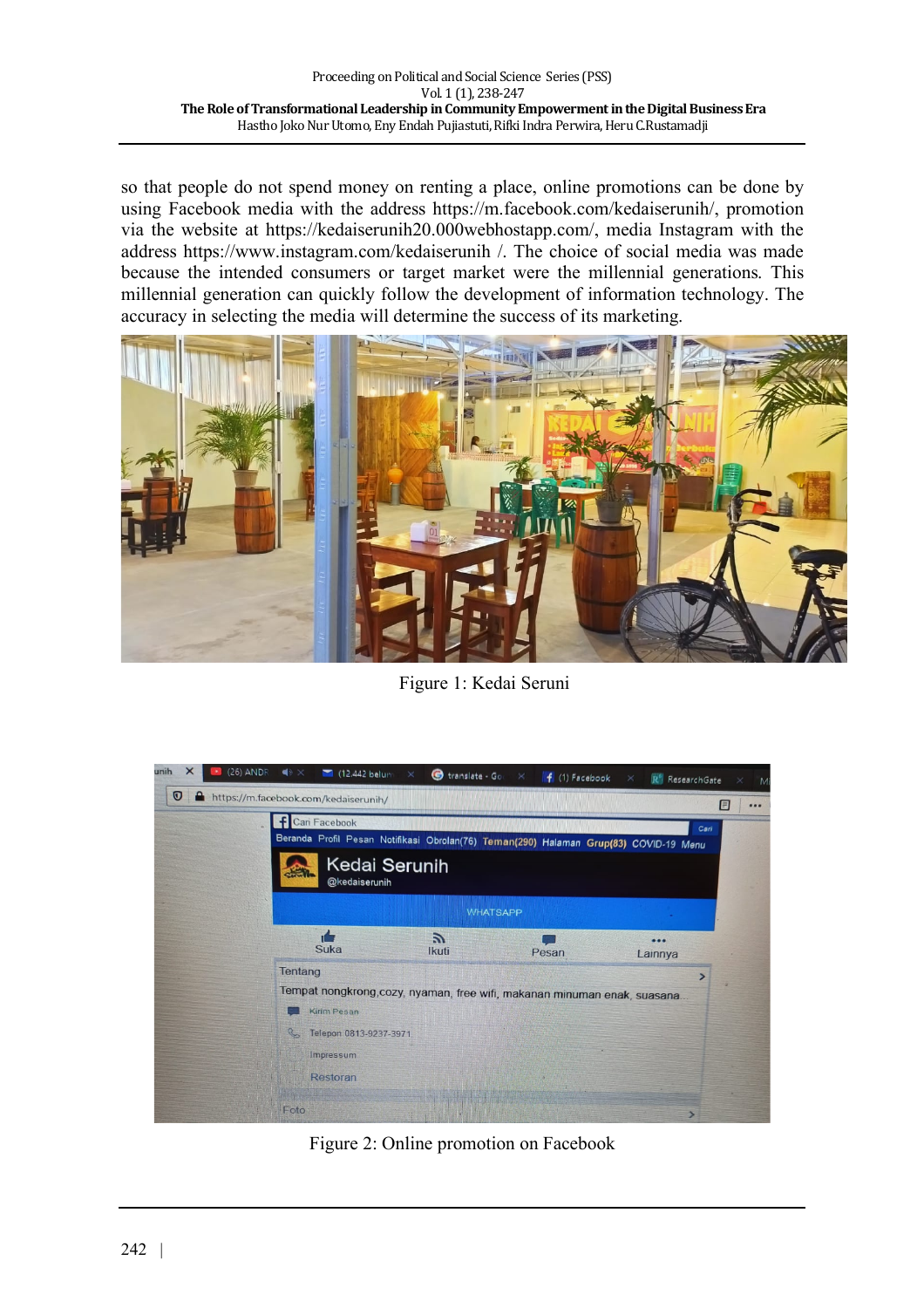



Figure 3: Media Promotion in Website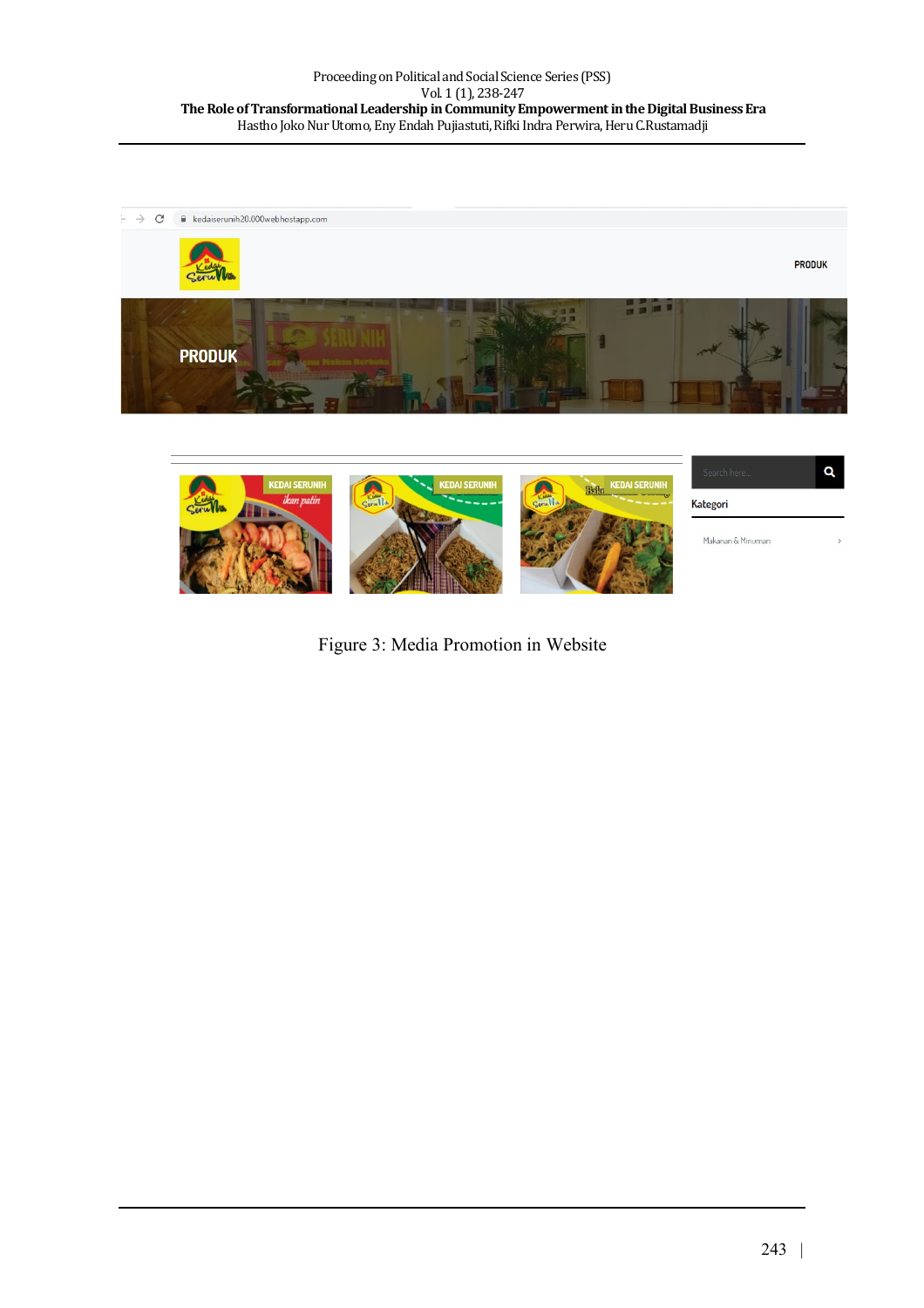#### Proceeding on Political and Social Science Series (PSS) Vol. 1 (1), 238-247 The Role of Transformational Leadership in Community Empowerment in the Digital Business Era Hastho Joko Nur Utomo, Eny Endah Pujiastuti, Rifki Indra Perwira, Heru C.Rustamadji



Figure 4: Media Promotion in Instagram

Based on the analysis of the data obtained, it is known that the leaders of public organizations (RW heads) in community empowerment use transformational leadership styles. Local leaders have an important role to play in economic response and recovery. This is because in carrying out its policies there are characteristics of transformational leadership in digital business as stated by Larjovuori et al. (2018). The main leadership focus of digital business transformation is owned by leaders of public organizations (RW heads) such as strategic vision and action, leading cultural change, enabling, and leading networks. Leaders are very involved in the digital transformation of business, this shows that a transformational style requires increased managerial involvement and enthusiasm for change (Holten and Brenner, 2015)

The use of a transformational leadership style is the right type of leadership style in the conditions of the COVID 19 pandemic because leaders must have the ability to adopt strategies that will positively influence the digital transformation process. The transformational leadership style is a leadership style that is in tune with the needs of today's society. The right leadership style can make the transition from a traditional business to a digital business easier. Other roles of local leaders in economic recovery are Inspiration for Community Recovery, Spokesperson, Analyst, Visionary / Catalyst, Gap Filler, Connector / Advocate, Project Manager.

The leader gives an example of implementing policies made such as a leader opening a business other than for himself as well as providing sales location facilities for people in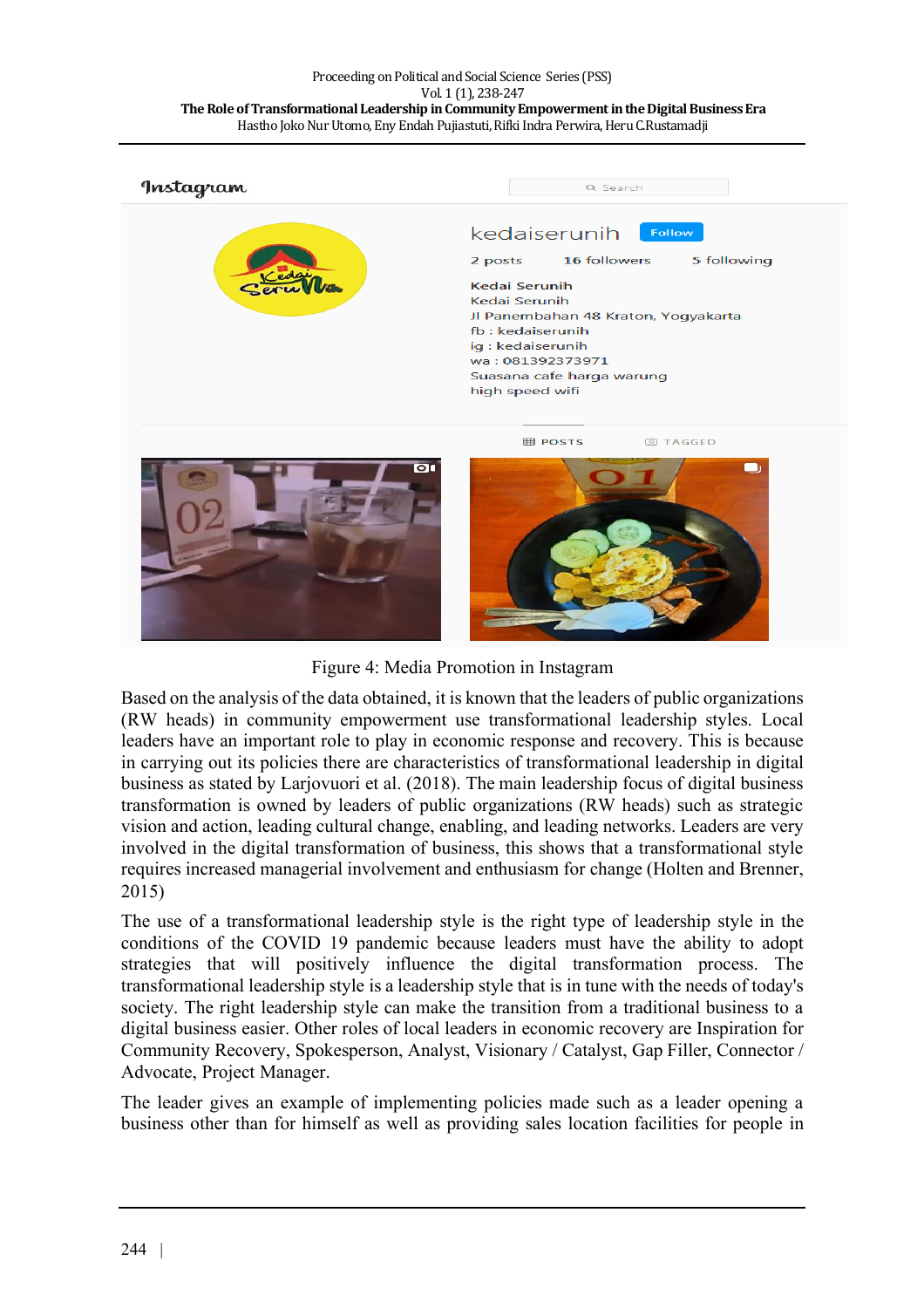their area. Leaders not only tell the community to change, but the leaders themselves also experience changes in line with other changes in society. Transformational leaders can develop by setting an example for others to follow, inspiring others to succeed, sharing a vision, and empowering creativity (Holten and Brenner, 2015). Transformational leaders can motivate others and creativity ((Baskarada, Watson, and Cromarty, 2016).

One of the goals of a leader in setting an example is to ensure that the strategy he chooses is the right one. The appropriateness of the strategy is chosen to ensure that the organization can succeed with the capabilities of its new technology (Kane, Palmer, Phillips, Kiron, and Buckley, 2015). The strategy is chosen, namely, digital business is the right strategy during the COVID 19 pandemic conditions (as a threat) by utilizing information and communication technology (as an opportunity). Digitalization is a process that affects almost all organizations. Therefore, all leaders need to understand the implications for organizations, as well as society. Digitalization requires new skills and competencies, new forms of leadership, and new organizational capabilities (Kohnke, 2017). The leader knows that most people do not know about digital business, so the leader develops networks with universities. Networks are developed to acquire new skills and competencies, new forms of leadership, and new organizational capabilities.

Digital business strategy requires cultural changes from society, especially in managing their home industry. Therefore, leaders must provide understanding and understanding to the community as home industry players about digital business and the benefits of digital business. As we know, the difficulty in public organizations and society is to convince people of the goodness of the strategy in the economic recovery of society. This is as stated by Dahlström, Desmet, and Singer (2017), namely digital transformation requires the following elements: identification of the future direction of the business; identification of leaders to drive transformation; convince key stakeholders that transformation is a good idea; determine how organizations can compete for positions in the digital age; determine how decisions should be made during transformation; obtaining funds to achieve transformation goals; and identify areas where the organization can succeed with these efforts and achieve its goals Effectively.

Transformational leaders change their organizational culture by empowering the community. Community empowerment, which is meant in transformational leadership, is to encourage people to develop digital to meet the needs of the community itself and to raise awareness from people who can manage businesses to help other communities develop their businesses. Community empowerment allows people to mobilize and build assets to improve their quality of life sustainably. The goal of empowerment in economic recovery is to plan to change the situation of decreasing income. Community empowerment is the right way to restore the economy because it is a process that allows people to adapt to challenges (decreased income due to the COVID 19 pandemic) and opportunities (developments in information and communication technology).

## **V. CONCLUSION AND FURTHER RESEARCH**

The conclusion that can be drawn is that the role of leadership in running and supporting public organizations (RW) through digital business transitions is very important to restore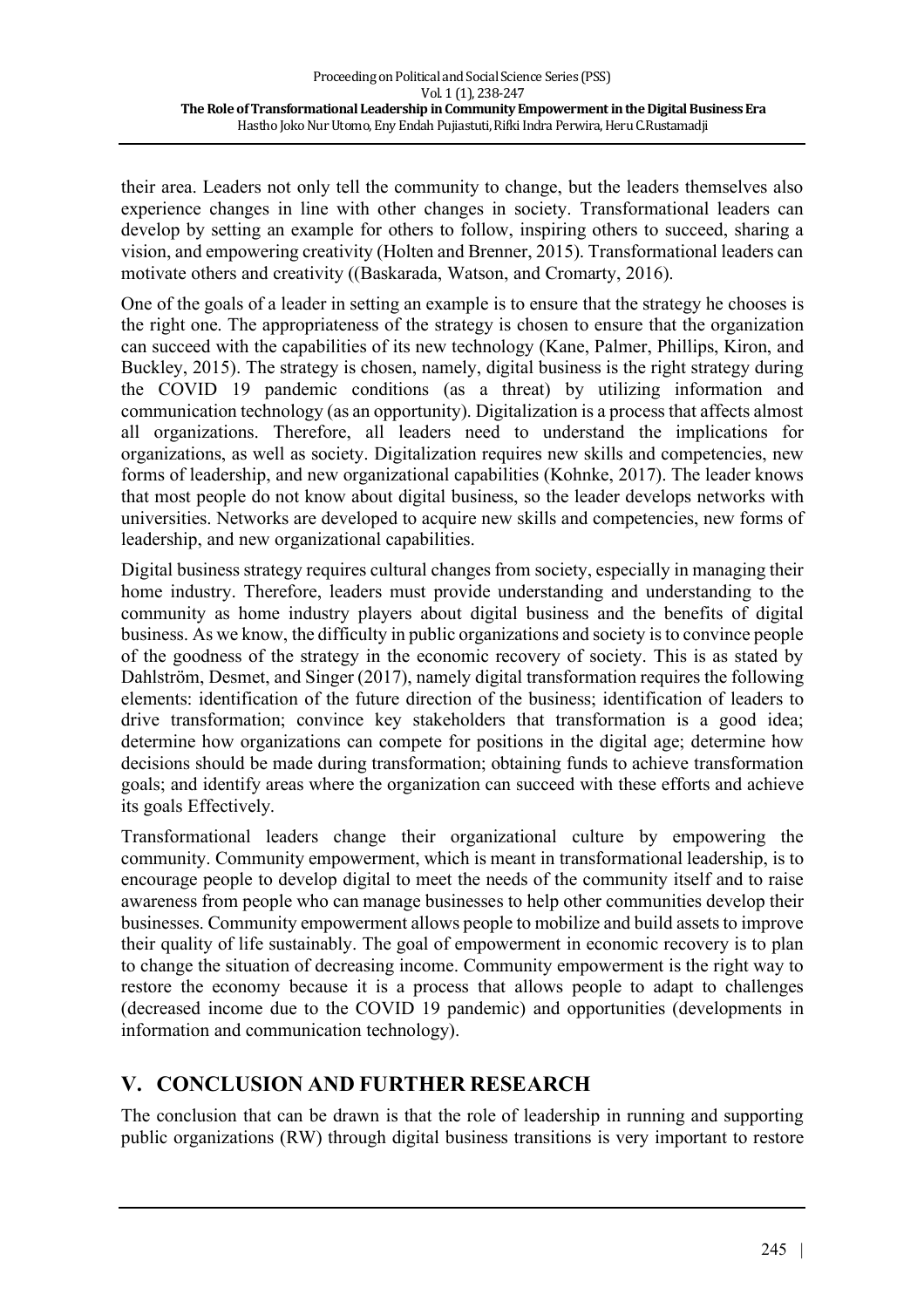the economy of the community in general and the home industry in particular. Transformational leaders must have a clear vision of the goals of digitizing the home industry (their business) and the actions needed to make it happen. Also, transformational leaders in digital business development in society have the ability to develop networks, have a willingness to develop competencies and skills, dare to take a stand to change organizational culture, set an example for society.

Transformational leaders change their organizational culture by empowering people. Community empowerment, which is meant in transformational leadership, is to encourage people to develop digital to meet the needs of the community itself and to raise awareness from people who can manage businesses to help other communities develop their businesses. The transformational leadership strategy will influence and impact the process of changing the manual business to a comprehensive digital platform, in the long term.

Suggestions for further research are to do more research on transformational leadership in digital business development for both business organizations and public organizations. Indepth research needs to be done to enrich the literature on leadership styles and digital business because in the future there will be many business activities that use information and communication technology.

### **REFERENCES**

- Baškarada, S., Watson, J., & Cromarty, J. (2017). Balancing transactional and transformational leadership. International Journal of Organizational Analysis, 25(3), 506- 515.
- Bharadwaj, A.; El Sawy, O.A.; Pavlou, P.; Venkatraman, N. Digital business strategy: Toward the next generation of insights.MIS Q.2013,37, 471–482
- Dahlström, P., Desmet, D., & Singer, M. (2017). The seven decisions that matter in a digital transformation: a CEO's guide to reinvention. Digital McKinsey article (Feb 2017).
- Holten, A. L., & Brenner, S. O. (2015). Leadership style and the process of organizational change. Leadership & Organization Development Journal, 36(1), 2-16.
- Hoffmeister, A., Alyssa, M., Gibbons, A., Stefanie, K., Johnson, B., Konstantin, P., Cigularov, C., & Chen P., Y. (2014). The differential effects of transformational leadership facets on employee safety. p. 69
- Junita, I (2019), Transformational Leadership in Digital Era: Analysis of Nadiem Makarim (Founder of GO-JEK Indonesia) Leadership Figure, IJBE (Integrated Journal of Business and Economics), pp 80-92
- Kane, G. C., Palmer, D., Phillips, A. N., Kiron, D., & Buckley, N. (2015). Strategy, not technology, drives digital transformation. MIT Sloan Management Review and Deloitte University Press, 14. Retrieved from https://sloanreview.mit.edu/projects/strategydrives-digital-transformation/
- Ke nny, S. (2011). Developing communities for the future (4th ed.). South Melbourne, Australia: Cengage Learning
- Larjovuori, Riitta-Liisa; Bordi, Laura and Tammi, Kirsi Heikkilä, 2018, Leadership in the digital business transformation, Association for Computing Machinery. ACM I